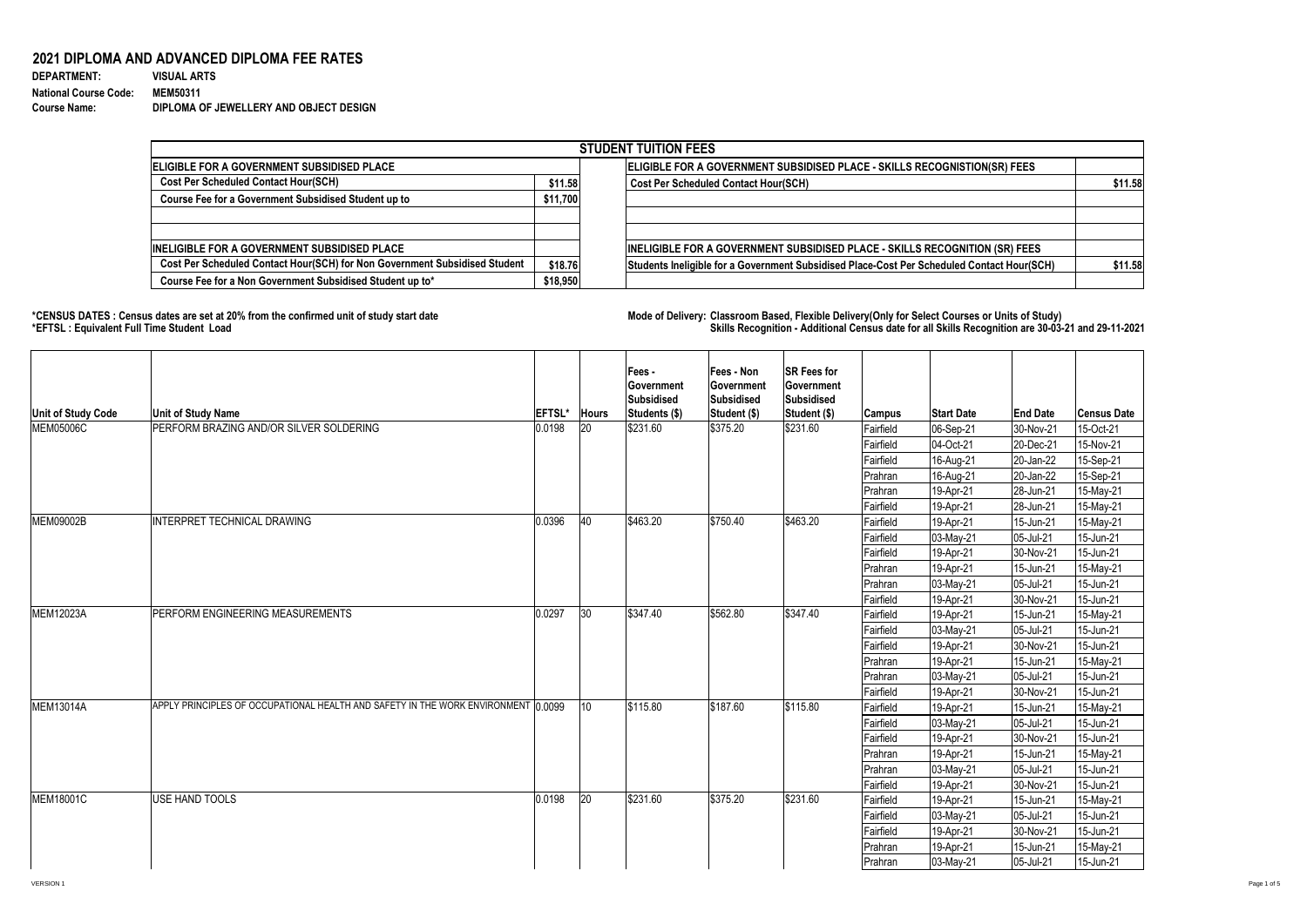| Unit of Study Code                                      | <b>Unit of Study Name</b>                                                              | <b>EFTSL*</b> | <b>Hours</b> | Fees -<br>∣Government<br><b>Subsidised</b><br>Students (\$) | <b>Fees - Non</b><br><b>Sovernment</b><br>Subsidised<br>Student (\$) | <b>SR Fees for</b><br><b>Government</b><br>Subsidised<br>Student (\$) | <b>Campus</b>          | <b>Start Date</b>      | <b>End Date</b>            | Census Date            |
|---------------------------------------------------------|----------------------------------------------------------------------------------------|---------------|--------------|-------------------------------------------------------------|----------------------------------------------------------------------|-----------------------------------------------------------------------|------------------------|------------------------|----------------------------|------------------------|
|                                                         |                                                                                        |               |              |                                                             |                                                                      |                                                                       | Fairfield              | 19-Apr-21              | 30-Nov-21                  | 15-Jun-21              |
|                                                         | USE POWER TOOLS/HAND HELD                                                              | 0.0198        | 20           | \$231.60                                                    | \$375.20                                                             | \$231.60                                                              | Fairfield              | 19-Apr-21              | 15-Jun-21                  | 15-May-21              |
|                                                         |                                                                                        |               |              |                                                             |                                                                      |                                                                       | Fairfield              | 03-May-21              | 05-Jul-21                  | 15-Jun-21              |
|                                                         |                                                                                        |               |              |                                                             |                                                                      |                                                                       | Fairfield              | 19-Apr-21              | 30-Nov-21                  | 15-Jun-21              |
|                                                         |                                                                                        |               |              |                                                             |                                                                      |                                                                       | Prahran                | 19-Apr-21              | 15-Jun-21                  | 15-May-21              |
|                                                         |                                                                                        |               |              |                                                             |                                                                      |                                                                       | Prahran                | 03-May-21              | 05-Jul-21                  | 15-Jun-21<br>15-Jun-21 |
|                                                         | APPLY DRAWING AND RENDERING TECHNIQUES TO JEWELLERY OR OBJECT DESIGN                   | 0.0396        | 40           | \$463.20                                                    | \$750.40                                                             | \$463.20                                                              | Fairfield<br>Fairfield | 19-Apr-21<br>19-Apr-21 | 30-Nov-21                  |                        |
| MEM19023A<br>MEM19026A<br>MEM19031A<br><b>MEM19034A</b> |                                                                                        |               |              |                                                             |                                                                      |                                                                       |                        |                        | 31-May-21                  | 15-May-21              |
|                                                         |                                                                                        |               |              |                                                             |                                                                      |                                                                       | Fairfield<br>Fairfield | 12-Jul-21              | 13-Sep-21                  | 15-Aug-21              |
| MEM18002B<br>MSAENV272B<br>MEM18003C<br>CUVPRP501A      |                                                                                        |               |              |                                                             |                                                                      |                                                                       |                        | 19-Apr-21              | 05-Jul-21<br>05-Jul-21     | 15-May-21<br>15-Jun-21 |
|                                                         |                                                                                        |               |              |                                                             |                                                                      |                                                                       | Prahran                | 25-May-21<br>12-Jul-21 |                            |                        |
|                                                         |                                                                                        |               |              |                                                             |                                                                      |                                                                       | Prahran<br>Fairfield   | 04-Oct-21              | 27-Sep-21                  | 15-Aug-21<br>15-Nov-21 |
|                                                         | INVESTIGATE QUALITY AND APPLICATION OF JEWELLERY MATERIALS                             | 0.0198        | 120          | \$231.60                                                    | \$375.20                                                             | \$231.60                                                              | Fairfield              | 19-Apr-21              | 20-Dec-21                  | 15-May-21              |
|                                                         |                                                                                        |               |              |                                                             |                                                                      |                                                                       | Fairfield              | 12-Jul-21              | $ 31$ -May-21<br>13-Sep-21 | 15-Aug-21              |
|                                                         |                                                                                        |               |              |                                                             |                                                                      |                                                                       | Fairfield              | 01-Nov-21              | $ 30 - Dec-21$             | 15-Nov-21              |
|                                                         |                                                                                        |               |              |                                                             |                                                                      |                                                                       | Prahran                | 24-May-21              | 05-Jul-21                  | 15-Jun-21              |
|                                                         |                                                                                        |               |              |                                                             |                                                                      |                                                                       | Prahran                | 12-Jul-21              | $ 27-Sep-21$               | 15-Aug-21              |
|                                                         |                                                                                        |               |              |                                                             |                                                                      |                                                                       | Fairfield              | 04-Oct-21              | 20-Dec-21                  | 15-Nov-21              |
|                                                         | PRODUCE RENDERINGS AND TECHNICAL DRAWINGS FOR JEWELLERY AND OBJECT DESIGN CONSTRUCTION | 0.0396        | 40           | \$463.20                                                    | \$750.40                                                             | \$463.20                                                              | Fairfield              | 19-Apr-21              | $ 31-May-21$               | 15-May-21              |
|                                                         |                                                                                        |               |              |                                                             |                                                                      |                                                                       | Fairfield              | 12-Jul-21              | 13-Sep-21                  | 15-Aug-21              |
|                                                         |                                                                                        |               |              |                                                             |                                                                      |                                                                       | Fairfield              | 19-Apr-21              | 05-Jul-21                  | 15-May-21              |
|                                                         |                                                                                        |               |              |                                                             |                                                                      |                                                                       | Prahran                | 25-May-21              | 05-Jul-21                  | 15-Jun-21              |
|                                                         |                                                                                        |               |              |                                                             |                                                                      |                                                                       | Prahran                | 12-Jul-21              | 27-Sep-21                  | 15-Aug-21              |
|                                                         |                                                                                        |               |              |                                                             |                                                                      |                                                                       | Fairfield              | 04-Oct-21              | 20-Dec-21                  | 15-Nov-21              |
|                                                         | APPLY CHAIN MANUFACTURE PROCESS                                                        | 0.0396        | 40           | \$463.20                                                    | \$750.40                                                             | \$463.20                                                              | Fairfield              | $ 07 - Jun - 21 $      | 09-Aug-21                  | 15-Jul-21              |
|                                                         |                                                                                        |               |              |                                                             |                                                                      |                                                                       | Fairfield              | 12-Jul-21              | 13-Sep-21                  | 15-Aug-21              |
|                                                         |                                                                                        |               |              |                                                             |                                                                      |                                                                       | Fairfield              | 02-Aug-21              | 30-Dec-21                  | 15-Sep-21              |
|                                                         |                                                                                        |               |              |                                                             |                                                                      |                                                                       | Prahran                | $ 31-May-21 $          | 23-Aug-21                  | 15-Jun-21              |
|                                                         |                                                                                        |               |              |                                                             |                                                                      |                                                                       | Prahran                | 12-Jul-21              | 27-Sep-21                  | 15-Aug-21              |
|                                                         |                                                                                        |               |              |                                                             |                                                                      |                                                                       | Fairfield              | $ 04$ -Oct-21          | 20-Dec-21                  | 15-Nov-21              |
|                                                         | PARTICIAPATE IN ENVIRONMENTALLY SUSTAINABLE WORK PRACTICES                             | 0.0297        | 30           | \$347.40                                                    | \$562.80                                                             | \$347.40                                                              | Fairfield              | 19-Apr-21              | 15-Jun-21                  | 15-May-21              |
|                                                         |                                                                                        |               |              |                                                             |                                                                      |                                                                       | Fairfield              | $ 04$ -Oct-21          | 20-Dec-21                  | 15-Nov-21              |
|                                                         |                                                                                        |               |              |                                                             |                                                                      |                                                                       | Fairfield              | 16-Aug-21              | $ 27-Sep-21$               | $15-Sep-21$            |
|                                                         |                                                                                        |               |              |                                                             |                                                                      |                                                                       | Prahran                | 16-Aug-21              | $ 27-Sep-21$               | 15-Sep-21              |
|                                                         |                                                                                        |               |              |                                                             |                                                                      |                                                                       | Prahran                | 04-Oct-21              | $ 20 - Dec-21 $            | 15-Nov-21              |
|                                                         |                                                                                        |               |              |                                                             |                                                                      |                                                                       | Fairfield              | $ 04 - Oct-21 $        | $ 20 - Dec-21 $            | 15-Nov-21              |
|                                                         | USE TOOLS FOR PRECISION WORK                                                           | 0.0396        | 40           | \$463.20                                                    | \$750.40                                                             | \$463.20                                                              | Fairfield              | 12-Jul-21              | 13-Sep-21                  | 15-Aug-21              |
|                                                         |                                                                                        |               |              |                                                             |                                                                      |                                                                       | Fairfield              | $ 04$ -Oct-21          | 20-Dec-21                  | 15-Nov-21              |
|                                                         |                                                                                        |               |              |                                                             |                                                                      |                                                                       | Fairfield              | 12-Jul-21              | 30-Dec-21                  | 15-Aug-21              |
|                                                         |                                                                                        |               |              |                                                             |                                                                      |                                                                       | Prahran                | 13-Sep-21              | 22-Nov-21                  | 15-Oct-21              |
|                                                         |                                                                                        |               |              |                                                             |                                                                      |                                                                       | Prahran                | 12-Jul-21              | 27-Sep-21                  | 15-Aug-21              |
|                                                         |                                                                                        |               |              |                                                             |                                                                      |                                                                       | Fairfield              | 19-Apr-21              | 15-Jun-21                  | 15-May-21              |
|                                                         | <b>REALISE A BODY OF CREATIVE WORK</b>                                                 | 0.0792        | 80           | \$926.40                                                    | \$1,500.80                                                           | \$926.40                                                              | Fairfield              | 12-Jul-21              | 13-Sep-21                  | 15-Aug-21              |
|                                                         |                                                                                        |               |              |                                                             |                                                                      |                                                                       | Fairfield              | 18-Oct-21              | 20-Jan-22                  | 15-Nov-21              |
|                                                         |                                                                                        |               |              |                                                             |                                                                      |                                                                       | Fairfield              | 19-Apr-21              | 15-Jun-21                  | 15-May-21              |
|                                                         |                                                                                        |               |              |                                                             |                                                                      |                                                                       | Prahran                | 18-Oct-21              | 20-Jan-22                  | 15-Nov-21              |
|                                                         |                                                                                        |               |              |                                                             |                                                                      |                                                                       | <b>Prahran</b>         | 12-Jul-21              | $ 13-Sep-21 $              | 15-Aug-21              |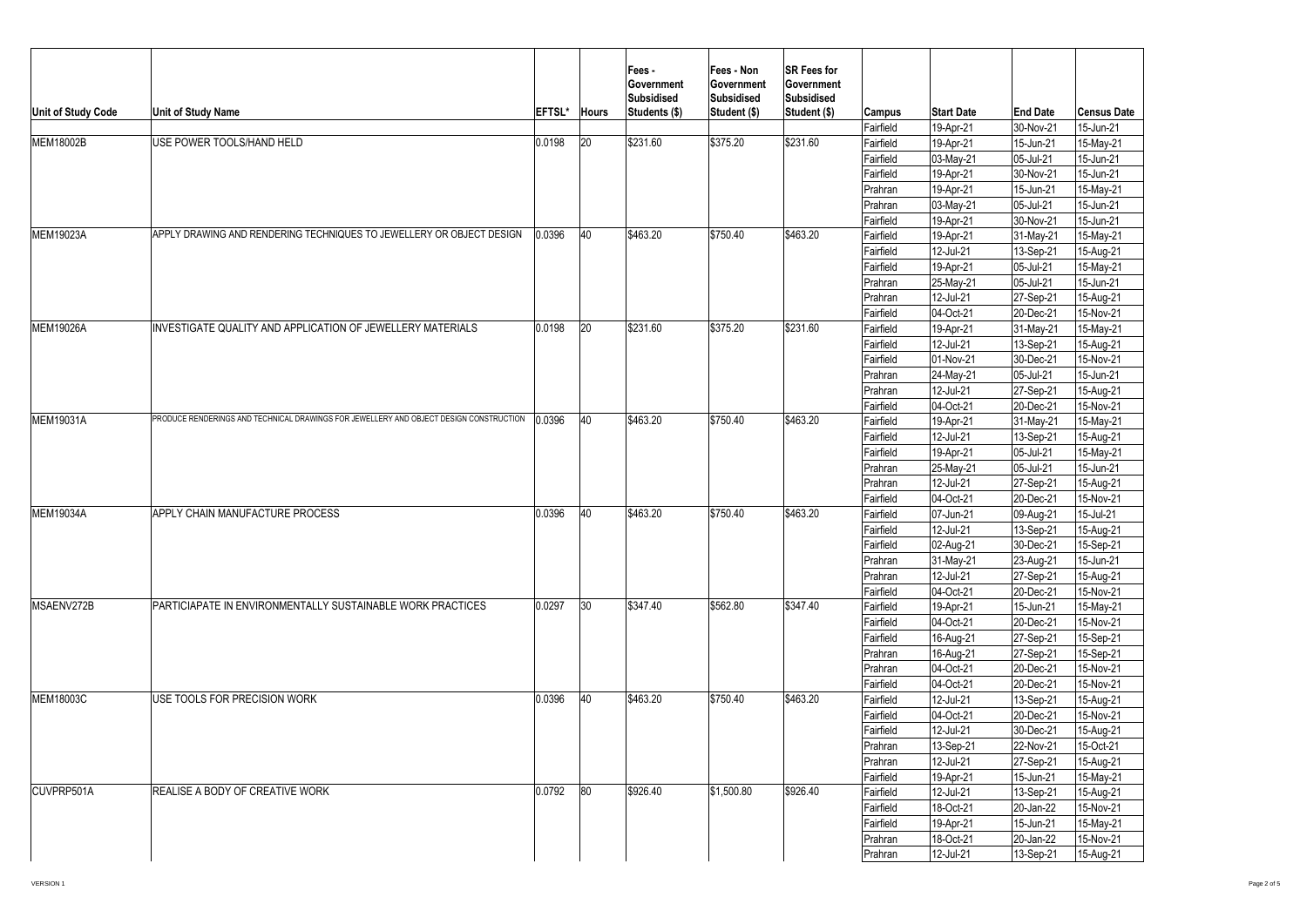| Unit of Study Code                                                                   | <b>Unit of Study Name</b>                                       | <b>EFTSL*</b> | <b>Hours</b> | Fees -<br><b>Government</b><br><b>Subsidised</b><br>Students (\$) | <b>Fees - Non</b><br>∣Government<br><b>Subsidised</b><br><b>Student (\$)</b> | <b>SR Fees for</b><br><b>Government</b><br>Subsidised<br>Student (\$) | <b>Campus</b><br>Fairfield | <b>Start Date</b><br>19-Apr-21 | <b>End Date</b><br>15-Jun-21 | <b>Census Date</b><br>15-May-21 |
|--------------------------------------------------------------------------------------|-----------------------------------------------------------------|---------------|--------------|-------------------------------------------------------------------|------------------------------------------------------------------------------|-----------------------------------------------------------------------|----------------------------|--------------------------------|------------------------------|---------------------------------|
| <b>MEM19029A</b>                                                                     | PRODUCE A PROFESSIONAL JEWELLERY DESIGN AND 3D OBJECT PORTFOLIO | 0.0594        | 60           | \$694.80                                                          | $\frac{1}{1}$ \$1,125.60                                                     | \$694.80                                                              | Fairfield                  | 12-Jul-21                      | 13-Sep-21                    | 15-Aug-21                       |
|                                                                                      |                                                                 |               |              |                                                                   |                                                                              |                                                                       | Fairfield                  | 18-Oct-21                      | $ 20$ -Jan-22                | 15-Nov-21                       |
|                                                                                      |                                                                 |               |              |                                                                   |                                                                              |                                                                       | Fairfield                  | 19-Apr-21                      | 15-Jun-21                    | 15-May-21                       |
|                                                                                      |                                                                 |               |              |                                                                   |                                                                              |                                                                       | Prahran                    | 18-Oct-21                      | $ 20$ -Jan-22                | 15-Nov-21                       |
|                                                                                      |                                                                 |               |              |                                                                   |                                                                              |                                                                       | Prahran                    | 12-Jul-21                      | 13-Sep-21                    | 15-Aug-21                       |
| MEM19012B                                                                            | <b>PRODUCE JEWELLERY WAX MODEL</b>                              | 0.0396        | 40           | \$463.20                                                          | \$750.40                                                                     | \$463.20                                                              | Fairfield                  | 12-Jul-21                      | 13-Sep-21                    | 15-Aug-21                       |
|                                                                                      |                                                                 |               |              |                                                                   |                                                                              |                                                                       | Fairfield                  | 08-Nov-21                      | 30-Dec-21                    | 15-Dec-21                       |
|                                                                                      |                                                                 |               |              |                                                                   |                                                                              |                                                                       | Fairfield                  | 19-Apr-21                      | 15-Jun-21                    | 15-May-21                       |
|                                                                                      |                                                                 |               |              |                                                                   |                                                                              |                                                                       | <b>Prahran</b>             | 15-Nov-21                      | 20-Jan-22                    | 15-Dec-21                       |
|                                                                                      |                                                                 |               |              |                                                                   |                                                                              | <b>Prahran</b>                                                        | 19-Apr-21                  | 15-Jun-21                      | 15-May-21                    |                                 |
| CUVPRP503A                                                                           | <b>PRESENT A BODY OF OWN CREATIVE WORK</b>                      | 0.0594        | 60           | \$694.80                                                          | \$1,125.60                                                                   | \$694.80                                                              | Fairfield                  | 12-Jul-21                      | 13-Sep-21                    | 15-Aug-21                       |
|                                                                                      |                                                                 |               |              |                                                                   |                                                                              |                                                                       | Fairfield                  | 11-Oct-21                      | $ 20$ -Jan-22                | 15-Nov-21                       |
|                                                                                      |                                                                 |               |              |                                                                   |                                                                              |                                                                       | Fairfield                  | 19-Apr-21                      | $15$ -Jun-21                 | 15-May-21                       |
|                                                                                      |                                                                 |               |              |                                                                   |                                                                              |                                                                       | Prahran                    | 18-Oct-21                      | $ 20$ -Jan-22                | 15-Nov-21                       |
|                                                                                      |                                                                 |               |              |                                                                   |                                                                              |                                                                       | <b>Prahran</b>             | 12-Jul-21                      | 13-Sep-21                    | 15-Aug-21                       |
|                                                                                      | PLAN AND IMPLEMENT CHENIER FABRICATION PROCESS                  | 0.0198        | 20           | \$231.60                                                          | \$375.20                                                                     | \$231.60                                                              | Fairfield                  | $ 07 - Jun-21 $                | 09-Aug-21                    | 15-Oct-21                       |
|                                                                                      |                                                                 |               |              |                                                                   |                                                                              |                                                                       | Fairfield                  | 12-Jul-21                      | 13-Sep-21                    | 15-Aug-21                       |
|                                                                                      |                                                                 |               |              |                                                                   |                                                                              |                                                                       | Fairfield                  | 02-Aug-21                      | $ 30 - Dec-21 $              | 15-Sep-21                       |
|                                                                                      |                                                                 |               |              |                                                                   |                                                                              |                                                                       | Prahran                    | $ 31-May-21 $                  | $ 23 - Aug-21$               | 15-Jun-21                       |
|                                                                                      |                                                                 |               |              |                                                                   |                                                                              |                                                                       | Prahran                    | 19-Apr-21                      | $15$ -Jun-21                 | 15-May-21                       |
|                                                                                      |                                                                 |               |              |                                                                   |                                                                              |                                                                       | Fairfield                  | 19-Apr-21                      | 15-Jun-21                    | 15-May-21                       |
|                                                                                      | WORK SAFELY WITH MOLTEN METALS/GLASS                            | 0.0198        | 20           | \$231.60                                                          | \$375.20                                                                     | \$231.60                                                              | Fairfield                  | $ 31-May-21$                   | 23-Aug-21                    | 15-Jun-21                       |
|                                                                                      |                                                                 |               |              |                                                                   |                                                                              |                                                                       | Fairfield                  | $ 04$ -Oct-21                  | 20-Dec-21                    | 15-Nov-21                       |
|                                                                                      |                                                                 |               |              |                                                                   |                                                                              |                                                                       | Fairfield                  | 15-Mar-21                      | 16-Aug-21                    | 15-Apr-21                       |
|                                                                                      |                                                                 |               |              |                                                                   |                                                                              |                                                                       | Fairfield                  | 09-Aug-21                      | 20-Dec-21                    | 15-Sep-21                       |
|                                                                                      |                                                                 |               |              |                                                                   |                                                                              |                                                                       | Prahran                    | $ 24-May-21 $                  | 16-Aug-21                    | 15-Jun-21                       |
|                                                                                      |                                                                 |               |              |                                                                   |                                                                              |                                                                       | Prahran                    | 19-Apr-21                      | 15-Jun-21                    | 15-May-21                       |
|                                                                                      | <b>MANUALLY FINISH/POLISH MATERIALS</b>                         | 0.0594        | 60           | \$694.80                                                          | \$1,125.60                                                                   | \$694.80                                                              | Fairfield                  | 06-Sep-21                      | 30-Nov-21                    | 15-Oct-21                       |
|                                                                                      |                                                                 |               |              |                                                                   |                                                                              |                                                                       | Fairfield                  | $ 04$ -Oct-21                  | 20-Dec-21                    | 15-Nov-21                       |
|                                                                                      |                                                                 |               |              |                                                                   |                                                                              |                                                                       | Fairfield                  | 16-Aug-21                      | $ 20$ -Jan-22                | 15-Sep-21                       |
|                                                                                      |                                                                 |               |              |                                                                   |                                                                              |                                                                       | Prahran                    | 16-Aug-21                      | $ 20$ -Jan-22                | 15-Sep-21                       |
|                                                                                      |                                                                 |               |              |                                                                   |                                                                              |                                                                       | Prahran                    | 19-Apr-21                      | 28-Jun-21                    | 15-May-21                       |
|                                                                                      |                                                                 |               |              |                                                                   |                                                                              |                                                                       | Fairfield                  | 19-Apr-21                      | 28-Jun-21                    | 15-May-21                       |
|                                                                                      | INTERPRET AND RESPOND TO A DESIGN BRIEF                         | 0.0198        | 20           | \$231.60                                                          | \$375.20                                                                     | \$231.60                                                              | Fairfield                  | 23-Aug-21                      | 11-Oct-21                    | 15-Sep-21                       |
|                                                                                      |                                                                 |               |              |                                                                   |                                                                              |                                                                       | Fairfield                  | 22-Nov-21                      | $ 20$ -Jan-22                | 15-Dec-21                       |
|                                                                                      |                                                                 |               |              |                                                                   |                                                                              |                                                                       | Fairfield                  | 15-Mar-21                      | $ 21$ -Jun-21                | 15-Apr-21                       |
|                                                                                      |                                                                 |               |              |                                                                   |                                                                              |                                                                       | <b>Prahran</b>             | 15-Nov-21                      | $ 20$ -Jan-22                | 15-Dec-21                       |
|                                                                                      |                                                                 |               |              |                                                                   |                                                                              |                                                                       | <b>Prahran</b>             | 19-Apr-21                      | 15-Jun-21                    | 15-May-21                       |
|                                                                                      |                                                                 |               |              |                                                                   |                                                                              |                                                                       | <b>Fairfield</b>           | 19-Apr-21                      | 15-Jun-21                    | 15-May-21                       |
|                                                                                      | WORK SAFELY WITH INDUSTRIAL CHEMICALS AND MATERIALS             | 0.0198        | 20           | \$231.60                                                          | \$375.20                                                                     | \$231.60                                                              | Fairfield                  | $ 31-May-21$                   | 23-Aug-21                    | 15-Jun-21                       |
|                                                                                      |                                                                 |               |              |                                                                   |                                                                              |                                                                       | Fairfield                  | $ 04$ -Oct-21                  | 20-Dec-21                    | 15-Nov-21                       |
|                                                                                      |                                                                 |               |              |                                                                   |                                                                              |                                                                       | Fairfield                  | 15-Mar-21                      | 16-Aug-21                    | 15-Apr-21                       |
|                                                                                      |                                                                 |               |              |                                                                   |                                                                              |                                                                       | Fairfield                  | 09-Aug-21                      | 20-Dec-21                    | 15-Sep-21                       |
| <b>MEM19037A</b><br>MEM13004B<br> MEM08010B<br>BSBDES402A<br>MEM13003B<br> MEM19032A |                                                                 |               |              |                                                                   |                                                                              |                                                                       | Prahran                    | $ 24-May-21 $                  | 16-Aug-21                    | 15-Jun-21                       |
|                                                                                      |                                                                 |               |              |                                                                   |                                                                              |                                                                       | Prahran                    | 19-Apr-21                      | 15-Jun-21                    | 15-May-21                       |
|                                                                                      | DESIGN AND IMPLEMENT MECHANISMS IN JEWELLERY ITEMS              | 0.0594        | 60           | \$694.80                                                          | $\frac{1}{1}$ \$1,125.60                                                     | \$694.80                                                              | Fairfield                  | 19-Apr-21                      | 15-Jun-21                    | 15-May-21                       |
|                                                                                      |                                                                 |               |              |                                                                   |                                                                              |                                                                       | Fairfield                  | $ 12$ -Jul-21                  | 13-Sep-21                    | 15-Aug-21                       |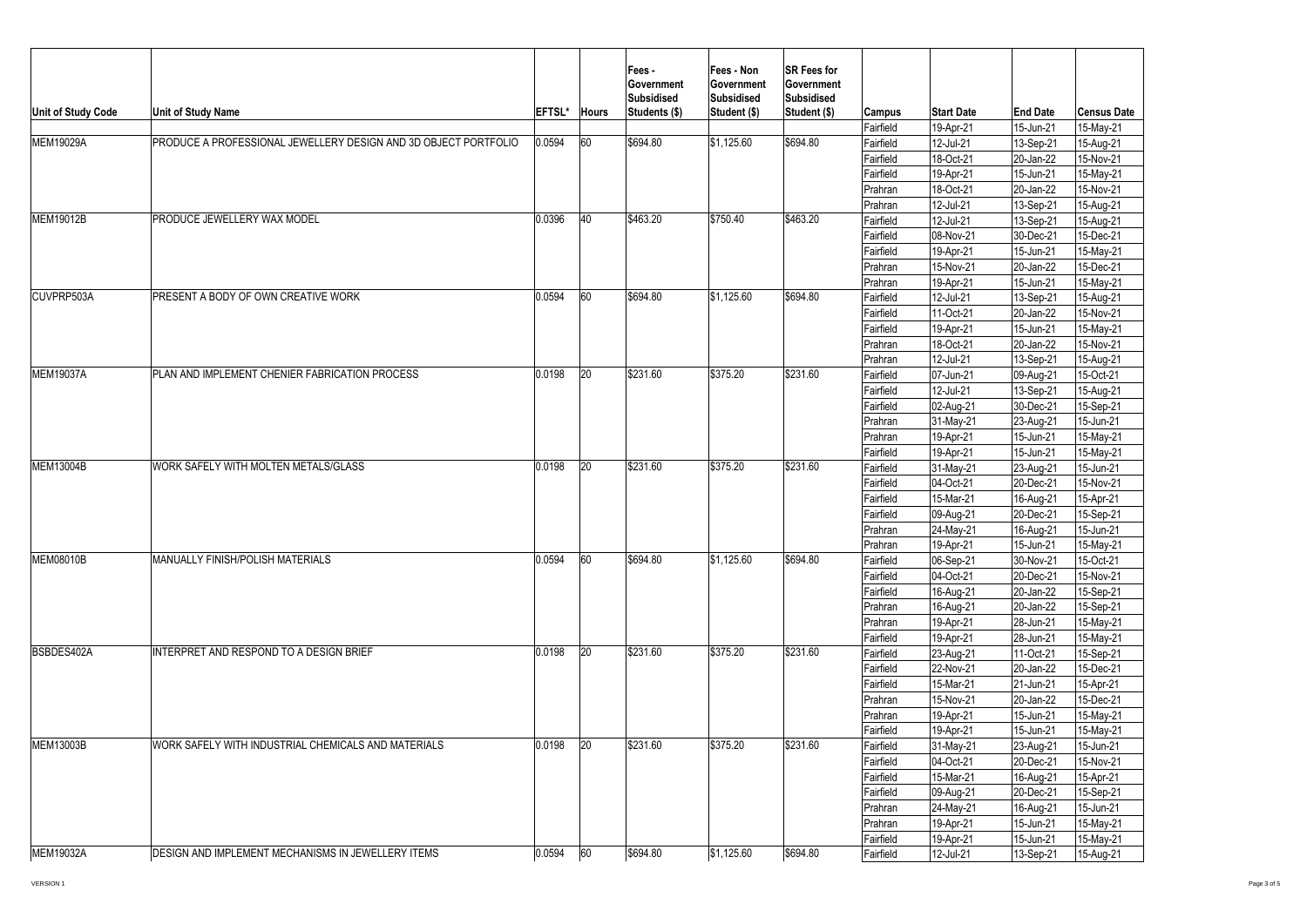| Unit of Study Code | <b>Unit of Study Name</b>                                    | EFTSL* | <b>Hours</b> | <b>Fees -</b><br><b>Government</b><br>Subsidised<br>Students (\$) | <b>Fees - Non</b><br><b>Government</b><br>Subsidised<br>Student (\$) | <b>SR Fees for</b><br><b>Government</b><br><b>Subsidised</b><br>Student (\$) | <b>Campus</b>  | <b>Start Date</b> | <b>End Date</b> | <b>Census Date</b> |
|--------------------|--------------------------------------------------------------|--------|--------------|-------------------------------------------------------------------|----------------------------------------------------------------------|------------------------------------------------------------------------------|----------------|-------------------|-----------------|--------------------|
|                    |                                                              |        |              |                                                                   |                                                                      |                                                                              | Fairfield      | $ 04$ -Oct-21     | 20-Dec-21       | 15-Nov-21          |
|                    |                                                              |        |              |                                                                   |                                                                      |                                                                              | Fairfield      | 12-Jul-21         | 30-Dec-21       | 15-Aug-21          |
|                    |                                                              |        |              |                                                                   |                                                                      |                                                                              | Prahran        | 13-Sep-21         | 22-Nov-21       | 15-Oct-21          |
|                    |                                                              |        |              |                                                                   |                                                                      |                                                                              | Prahran        | 12-Jul-21         | 27-Sep-21       | 15-Aug-21          |
|                    |                                                              |        |              |                                                                   |                                                                      |                                                                              | Fairfield      | 19-Apr-21         | 15-Jun-21       | 15-May-21          |
| MEM19033A          | CREATE SILVERSMITHING OBJECTS                                | 0.0594 | 160          | \$694.80                                                          | \$1,125.60                                                           | \$694.80                                                                     | Fairfield      | 23-Aug-21         | $ 25$ -Oct-21   | 15-Sep-21          |
|                    |                                                              |        |              |                                                                   |                                                                      |                                                                              | Fairfield      | $ 01-Nov-21 $     | 15-Jan-22       | 15-Dec-21          |
|                    |                                                              |        |              |                                                                   |                                                                      |                                                                              | Fairfield      | 22-Mar-21         | 28-Jun-21       | 15-Apr-21          |
|                    |                                                              |        |              |                                                                   |                                                                      |                                                                              | Prahran        | 12-Jul-21         | $ 06-Sep-21$    | 15-Aug-21          |
|                    |                                                              |        |              |                                                                   |                                                                      |                                                                              | Prahran        | $ 23 - Aug-21 $   | 25-Oct-21       | 15-Sep-21          |
|                    |                                                              |        |              |                                                                   |                                                                      |                                                                              | Fairfield      | 19-Apr-21         | 15-Jun-21       | 15-May-21          |
| <b>MEM19024A</b>   | USE CAD TO CREATE AND DISPLAY 3D JEWELLERY AND OBJECT MODELS | 0.0396 | $ 40\rangle$ | \$463.20                                                          | \$750.40                                                             | \$463.20                                                                     | Fairfield      | 19-Apr-21         | $ 21$ -Jun-21   | 15-May-21          |
|                    |                                                              |        |              |                                                                   |                                                                      |                                                                              | Fairfield      | $ 04$ -Oct-21     | 20-Dec-21       | 15-Nov-21          |
|                    |                                                              |        |              |                                                                   |                                                                      |                                                                              | <b>Prahran</b> | 19-Apr-21         | $ 21$ -Jun-21   | 15-May-21          |
|                    |                                                              |        |              |                                                                   |                                                                      |                                                                              | Prahran        | $ 04$ -Oct-21     | $ 20 - Dec-21$  | 15-Nov-21          |
| CUVRES502A         | ANALYSE CULTURAL HISTORY AND THEORY.                         | 0.0693 | 70           | \$810.60                                                          | \$1,313.20                                                           | \$810.60                                                                     | Fairfield      | 16-Aug-21         | 11-Oct-21       | 15-Sep-21          |
|                    |                                                              |        |              |                                                                   |                                                                      |                                                                              | Fairfield      | $ 04 - Oct-21 $   | $ 20 - Dec-21$  | 15-Nov-21          |
|                    |                                                              |        |              |                                                                   |                                                                      |                                                                              | Fairfield      | 19-Apr-21         | 15-Jun-21       | 15-May-21          |
|                    |                                                              |        |              |                                                                   |                                                                      |                                                                              | Prahran        | 16-Aug-21         | $ 11$ -Oct-21   | 15-Sep-21          |
|                    |                                                              |        |              |                                                                   |                                                                      |                                                                              | Prahran        | $ 04$ -Oct-21     | 20-Dec-21       | 15-Nov-21          |
| BSBSMB404A         | UNDERTAKE SMALL BUSINESS PLANNING                            | 0.0495 | 50           | \$579.00                                                          | \$938.00                                                             | \$579.00                                                                     | Fairfield      | 12-Jul-21         | 13-Sep-21       | 15-Aug-21          |
|                    |                                                              |        |              |                                                                   |                                                                      |                                                                              | Fairfield      | $ 04$ -Oct-21     | 20-Dec-21       | 15-Nov-21          |
|                    |                                                              |        |              |                                                                   |                                                                      |                                                                              | Prahran        | 12-Jul-21         | 13-Sep-21       | 15-Aug-21          |
|                    |                                                              |        |              |                                                                   |                                                                      |                                                                              | Prahran        | $ 04$ -Oct-21     | 20-Dec-21       | 15-Nov-21          |
|                    |                                                              |        |              |                                                                   |                                                                      |                                                                              | Fairfield      | 19-Apr-21         | 15-Jun-21       | 15-May-21          |